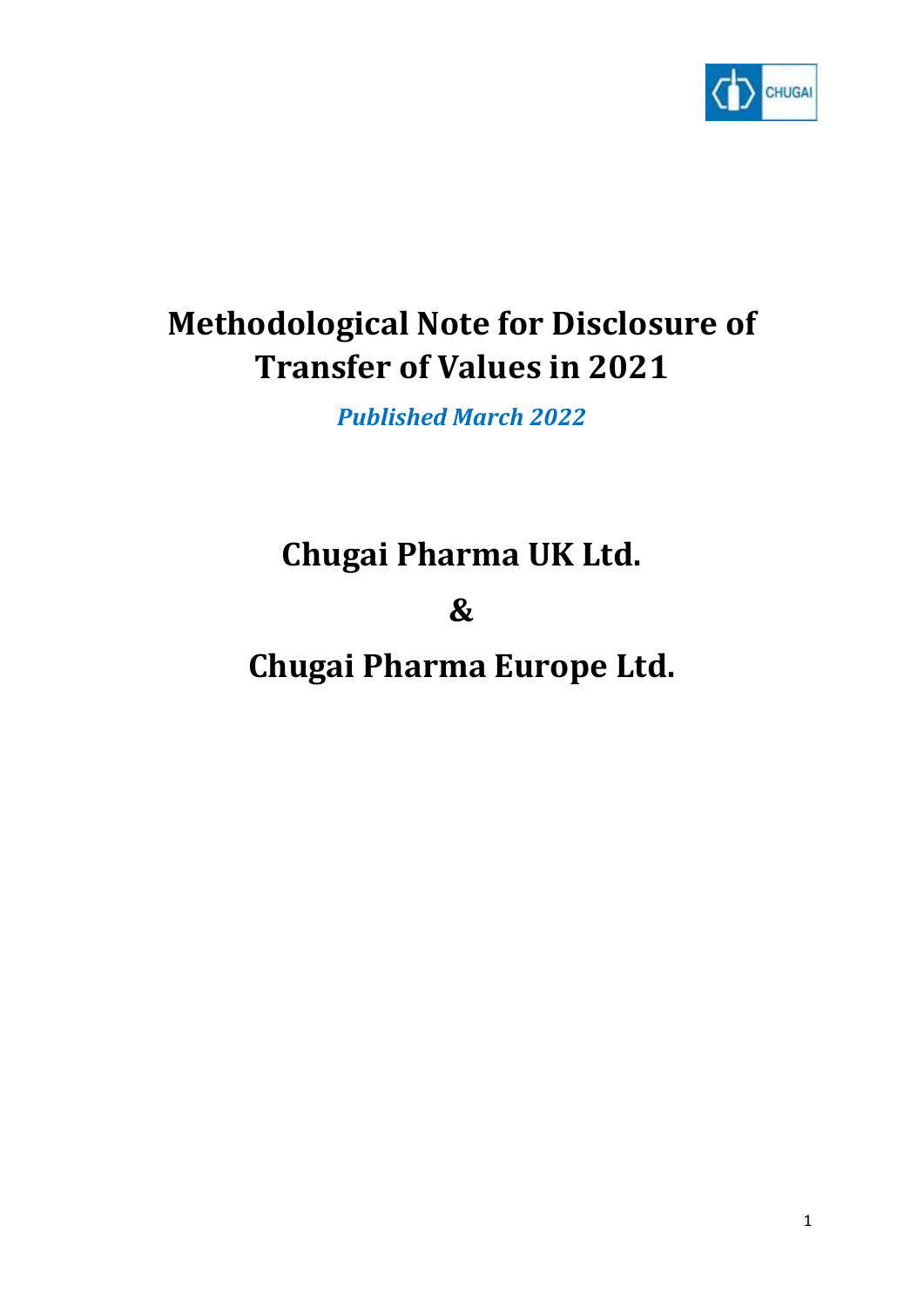# **Introduction**

Transparency is fundamental in encouraging positive and constructive working relationships between the pharmaceutical industry and healthcare providers and stakeholders, across the UK and Ireland.

The ABPI and IPHA Codes of Practice require Chugai to disclose certain transfers of value (ToVs) to healthcare professionals (HCPs), healthcare organisations (HCOs), other relevant decision makers (ORDMs) patients, carers, members of the public and journalists.

This methodological note describes the methods used by Chugai in the UK to meet its obligations and the requirements for disclosing Transfers of Value (ToV) to Health Professionals (HCPs), Other Relevant Decision Makers (ORDMs), Healthcare Organisations (HCOs), Patients, Carers, Members of the public and journalists, as outlined in the EFPIA Code of Practice and reflected in the ABPI Code of Practice and the IPHA Code of Practice for the Pharmaceutical Industry.

Transfers of Value made to Patient Organisations will continue to be disclosed separately on the Chugai websit[e https://www.chugai.eu/responsibility/transparency/](https://www.chugai.eu/responsibility/transparency/)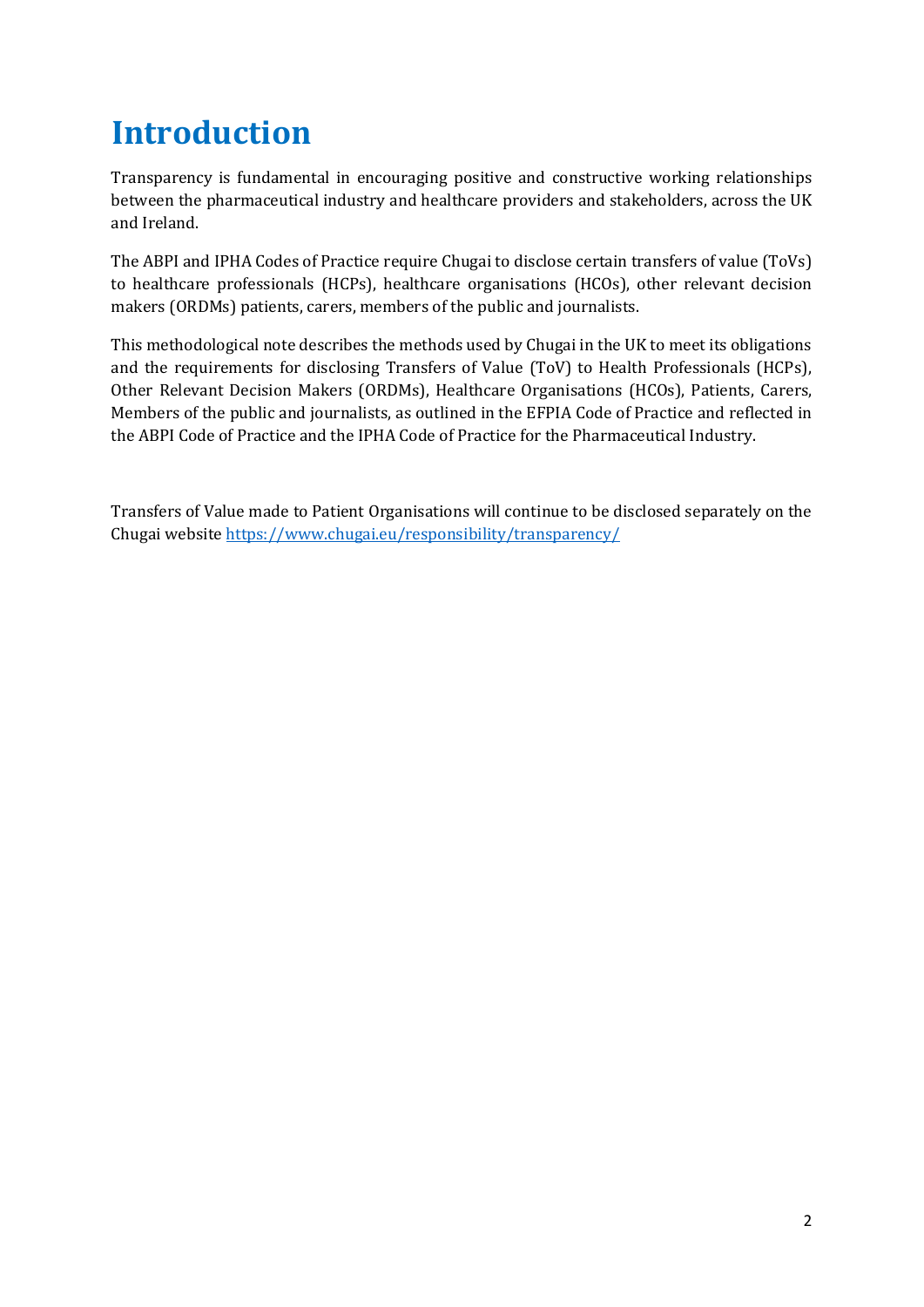## **Definitions**

#### **Transfer of value**

The term 'transfer of value' means a direct or indirect transfer of value, whether in cash, in kind or otherwise, made, whether for promotional purposes or otherwise, in connection with the development or sale of medicines

### **Healthcare Organisation (HCO)**

The term 'healthcare organisation' means either a healthcare, medical or scientific association or organisation such as a hospital, clinic, foundation, university or other teaching institution or learned society whose business address, place of incorporation or primary place of operation is in the UK, or an organisation through which one or more health professionals or other relevant decision makers provide services.

### **Health Professional or Healthcare Professional (HCP)**

The term 'Health professional' or 'healthcare professional' includes members of the medical, dental, pharmacy and nursing professions and any other persons who in the course of their professional activities may administer, prescribe, purchase, recommend or supply a medicine. It also includes any employee of a pharmaceutical company whose primary occupation is that of a practicing health professional.

#### **Other Relevant Decision Maker (ORDM)**

The term 'other relevant decision makers' particularly includes those with an NHS role who could influence in any way the administration, consumption, prescription, purchase, recommendation, sale, supply or use of any medicine but who are not health professionals.

## **Contracted services provided by members of the public, including patients, carers and journalists**

These services include speaking at meetings, assistance with training, writing articles and/or publications, participating in advisory boards; advising on a design etc. of a clinical trial and participating in market research where such participation involves remuneration and/or travel.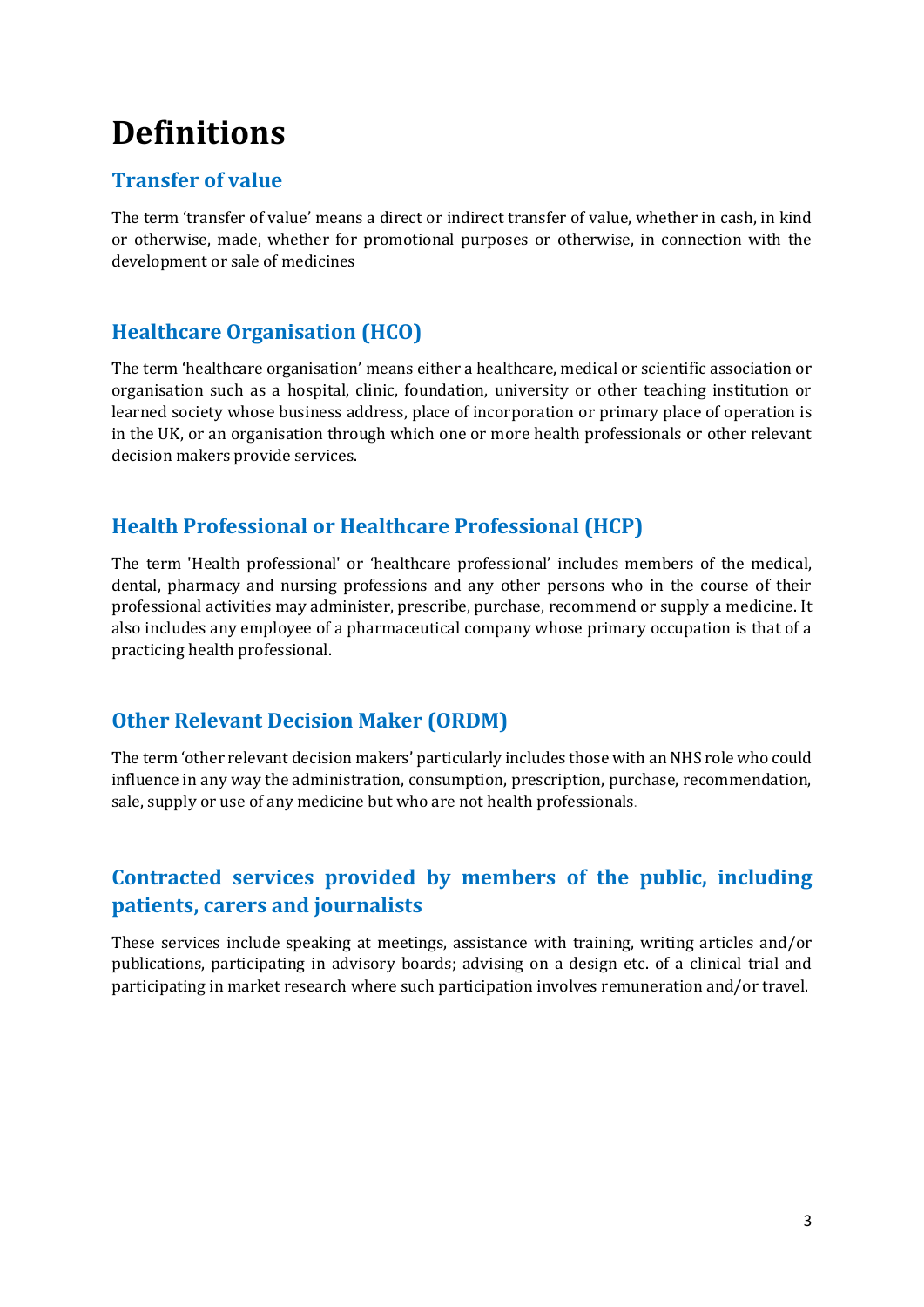# **Transfers of value**

## **Categories disclosed against individual HCPs or ORDMs for ToV made in 2021**

| <b>Description of ToV</b>                                                                                                     |                                                                                                                                                                                                                                                                                                                                                                                                                |
|-------------------------------------------------------------------------------------------------------------------------------|----------------------------------------------------------------------------------------------------------------------------------------------------------------------------------------------------------------------------------------------------------------------------------------------------------------------------------------------------------------------------------------------------------------|
| Fees for service and consultancy and<br>associated related expenses agreed in the fee<br>for service or consultancy contract. | Chugai pays fair market value (FMV) fees for<br>the provision of services by HCPs/ORDMs.<br>These types of services may include, but are<br>not limited to; chairing or speaking at<br>meetings and participating in advisory<br>boards. This service provision is documented<br>and agreed via a consultancy agreement and<br>the fees and associated expenses documented<br>in the agreements are disclosed. |
|                                                                                                                               | Note:<br>If a meeting was cancelled after<br>an<br>HCP/ORDM had already spent time preparing<br>for the meeting then this preparation time<br>would be reimbursed and hence disclosed.                                                                                                                                                                                                                         |
|                                                                                                                               | Associated expenses may include: travel<br>expenses, accommodation rates (may include<br>dinner, bed and breakfast or room only<br>depending on the engagement) and other<br>associated expenses claimed by the service<br>provider, for example parking.                                                                                                                                                      |
|                                                                                                                               | Note:<br>Expenses already incurred for an event that<br>is later cancelled by the HCP and are not able<br>to be reclaimed by Chugai (e.g. rail fare to<br>attend a speaker meeting) will be disclosed.                                                                                                                                                                                                         |
|                                                                                                                               | When Chugai engages with an HCO to provide<br>the services of unknown to Chugai HCPs,<br>ORDM, patient etc, any fee for service is paid<br>directly to the HCO and disclosed against the<br>HCO, however expenses claimed by the HCP<br>will be reported against the individual<br>provided consent is given.                                                                                                  |
| Payments made to consultants in relation to<br>market research where the identify of those<br>participants is known to Chugai | Chugai discloses such payments against the<br>individual, provided consent is given.<br>No such payments have been made in 2021.                                                                                                                                                                                                                                                                               |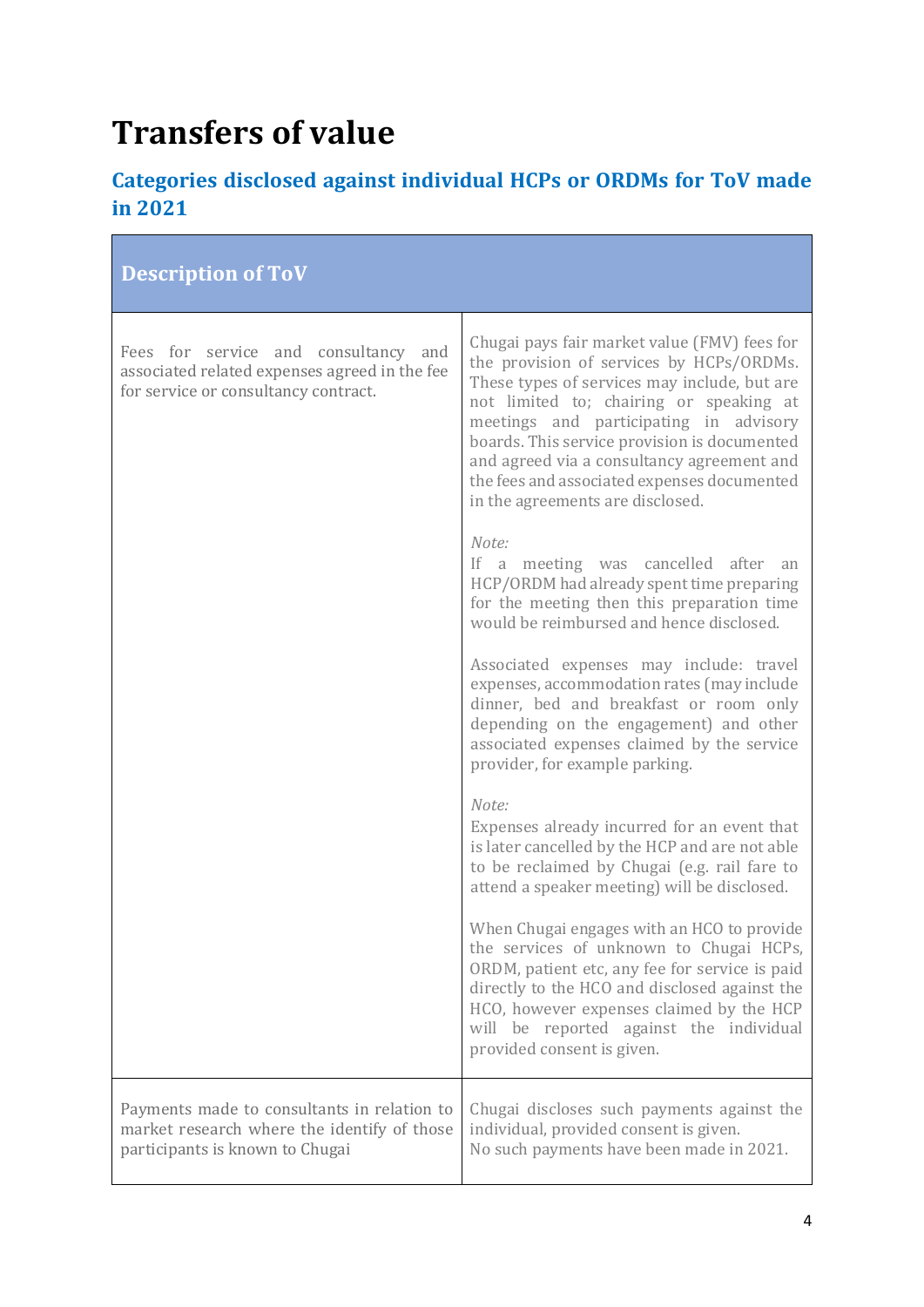| Sponsorship of HCPs/ORDMs for attendance<br>at meetings. This includes registration fees<br>and associated expenses in the form of travel<br>and accommodation. | Chugai UK and other Chugai affiliates may<br>sponsorship for<br>individual<br>provide<br>HCPs/ORDMs to attend third party organised<br>meetings.                                                                    |
|-----------------------------------------------------------------------------------------------------------------------------------------------------------------|---------------------------------------------------------------------------------------------------------------------------------------------------------------------------------------------------------------------|
|                                                                                                                                                                 | All associated registration<br>fees.<br>accommodation rates and travel expenses are<br>disclosed accordingly.                                                                                                       |
|                                                                                                                                                                 | In certain circumstances Chugai will<br>reimburse expenses to attend Chugai<br>organised educational meetings and these are<br>disclosed as such.                                                                   |
| Over-the-counter (OTC) medicines                                                                                                                                | As per the PMCPA code of practice, the term<br>'over-the-counter medicine' means those<br>medicines or particular packs of medicines<br>which are primarily advertised to the public<br>for use in self medication. |
|                                                                                                                                                                 | This does not apply to Chugai, as we do not<br>provide over the counter medicines and<br>therefore no ToVs are disclosed.                                                                                           |

## **Categories disclosed against HCOs for ToV made in 2021**

| <b>Description of ToV</b>                                                                                   |                                                                                                                                                                                                                                                                                                                                                                                         |
|-------------------------------------------------------------------------------------------------------------|-----------------------------------------------------------------------------------------------------------------------------------------------------------------------------------------------------------------------------------------------------------------------------------------------------------------------------------------------------------------------------------------|
| Contributions towards cost of meetings paid<br>to HCOs/third parties for managing events on<br>their behalf | Chugai discloses all payments made to<br>medical associations, healthcare<br>organisations, professional conference<br>organisers, etc. in relation to meetings. In<br>addition, all medical societies (national or<br>local) and all "networks" of associations for<br>HCPs are regarded as HCOs.<br>This includes direct funding such as<br>sponsorship fees for the right to have an |
|                                                                                                             | exhibition stand, and indirect support e.g.<br>providing a logistics agency. This does not<br>cover any costs towards catering.                                                                                                                                                                                                                                                         |
| Collaborative working                                                                                       | Collaborative Working is where Chugai works<br>in partnership with a healthcare organisation<br>large projects, typically involving<br>on<br>situations where, for the benefit of patients,                                                                                                                                                                                             |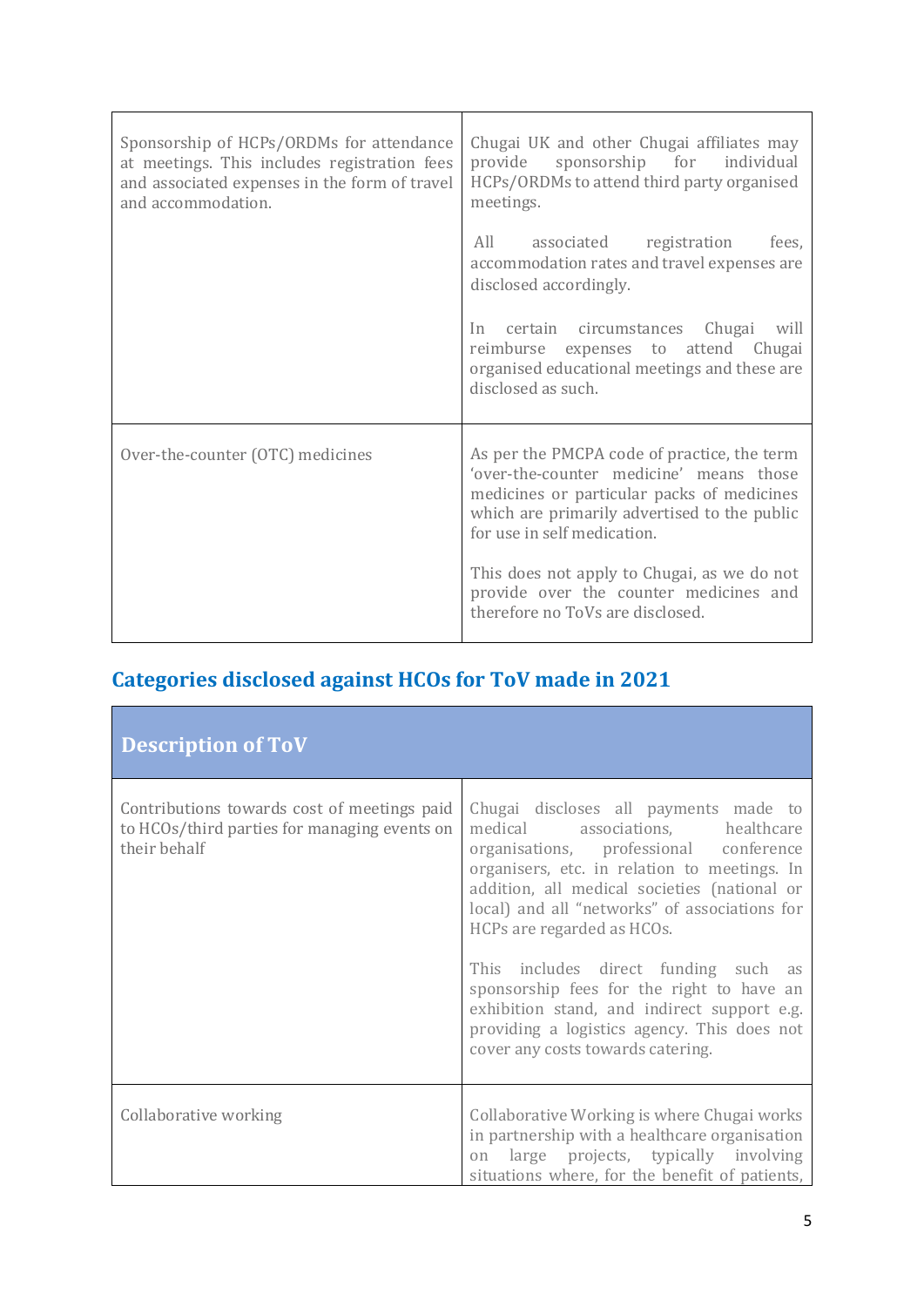|                                                                                                                    | one or more pharmaceutical companies and<br>the NHS pool skills, experience and/or<br>resources for the joint development and<br>implementation of patient centered projects<br>and share a commitment to successful<br>delivery. Chugai discloses all payments<br>relating to Collaborative Working.                                                                         |
|--------------------------------------------------------------------------------------------------------------------|-------------------------------------------------------------------------------------------------------------------------------------------------------------------------------------------------------------------------------------------------------------------------------------------------------------------------------------------------------------------------------|
| <b>Fees for Service</b>                                                                                            | Fees paid to HCOs for the provision of a<br>service e.g., consultancy fees, are reported as<br>fee for service against the relevant HCO.                                                                                                                                                                                                                                      |
| Donations and Grants (DAG)                                                                                         | Donations and grants collectively mean<br>providing funds, benefits-in-kind or services<br>freely given for the purpose of supporting<br>healthcare, scientific research or education,<br>with no consequent obligation on the<br>recipient organisation, institution and the like<br>to provide goods or services to the benefit of<br>the pharmaceutical company in return. |
|                                                                                                                    | Donations are physical items, services or<br>benefits in-kind which may be offered or<br>requested. Grants are the provision of funds.<br>Grants and Donations to individuals (HCPs,<br>patients, etc.) are not provided.<br>Chugai publicly discloses all donations and<br>grants on an annual basis.                                                                        |
| Medical and Educational Goods and Services<br>("MEGS")                                                             | This term includes the non-promotional<br>provision of goods and/or services which<br>directly enhance patient care or benefit the<br>NHS and maintain patient care.<br>All MEGS will fall under either under Grants,<br>Donations or Collaborative working as per<br>ABPI Code 2021, and would be disclosed as an<br>in kind ToV to the relevant HCO as of 1st July<br>2021. |
| Provision of patient support service or<br>package deals involving the delivery of<br>services delivered by an HCP | ToV for any part of the service delivered by<br>an HCP e.g. nurse infusion support will be<br>disclosed as fee for service.                                                                                                                                                                                                                                                   |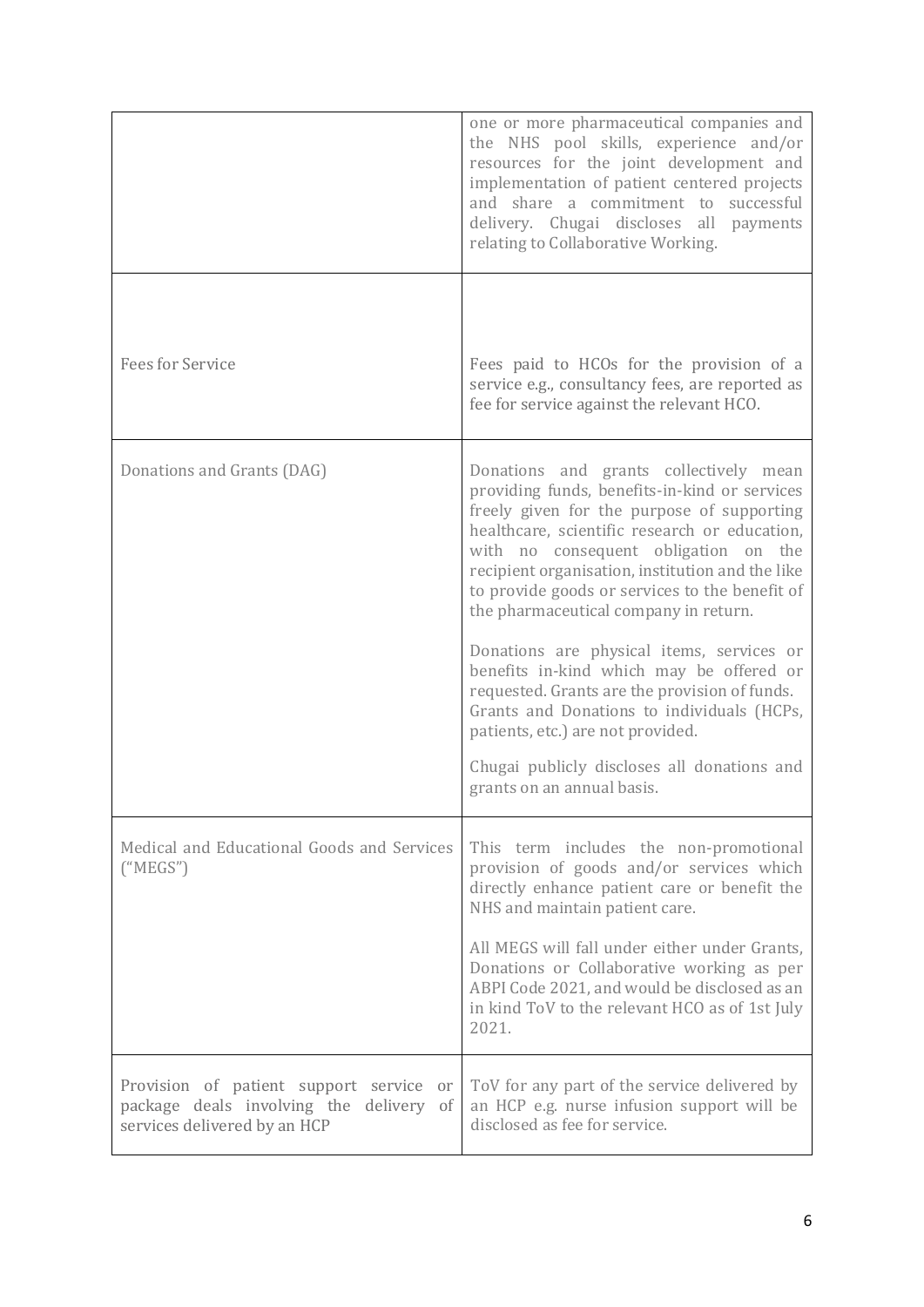## **Categories disclosed against contracted services provided by members of the public, including patients and journalist for ToV made in 2021**

| <b>Description of ToV</b>                                                                                      |                                                                                                                                                                                                                                                                                                                   |  |
|----------------------------------------------------------------------------------------------------------------|-------------------------------------------------------------------------------------------------------------------------------------------------------------------------------------------------------------------------------------------------------------------------------------------------------------------|--|
| Fee for service and expenses including travel<br>related to<br>contracted<br>services<br>with<br>individual(s) | ToV required for contracted services provided<br>by members of the public, including patients,<br>carers and journalists.                                                                                                                                                                                         |  |
|                                                                                                                | ToV will be disclosed as fee for service as well<br>as expenses, these items will be disclosed<br>separately. A breakdown of the total<br>payments to each group of individuals, <i>i.e.</i> the<br>public, patients and journalists, per calendar<br>year and a description of the types of services<br>provided |  |
|                                                                                                                | Chugai has not made any contracted services<br>with members of the public, patients, and<br>journalist in 2021.                                                                                                                                                                                                   |  |

## **Disclosure of Research and Development Transfers of Value**

Research and Development (R&D) ToVs are disclosed at an aggregate level (i.e. total spend with all involved HCPs/ ORDMs/ HCOs added together without specifying individuals or organisations who have been paid).

#### **Items included:**

- Pre-clinical research and clinical research, including Investigator Sponsored Research (ISR)
- Non-interventional studies
- Advisory boards and consultancy services in relation to clinical research
- Real world data studies and Health Outcomes research
- Fees for service to HCPs, ORDMs and HCOs in relation to study sites (including where these fees have been made by CROs on behalf of Roche)
- Travel and accommodation in relation to a fee for service contract

#### **Items not included:**

- Overhead cost (including CRO fees)
- Materials (such as study medication, injection kits, testing etc.)

It is common practice for a pharmaceutical company to engage a clinical research organisation (CRO) to manage specific research projects and clinical trials. In these circumstances the CRO may make payments to HCPs and HCOs on behalf of Chugai. Such indirect payments are captured on a quarterly basis and provided to Chugai or processed through a business partner, Roche and subsequently disclosed by Chugai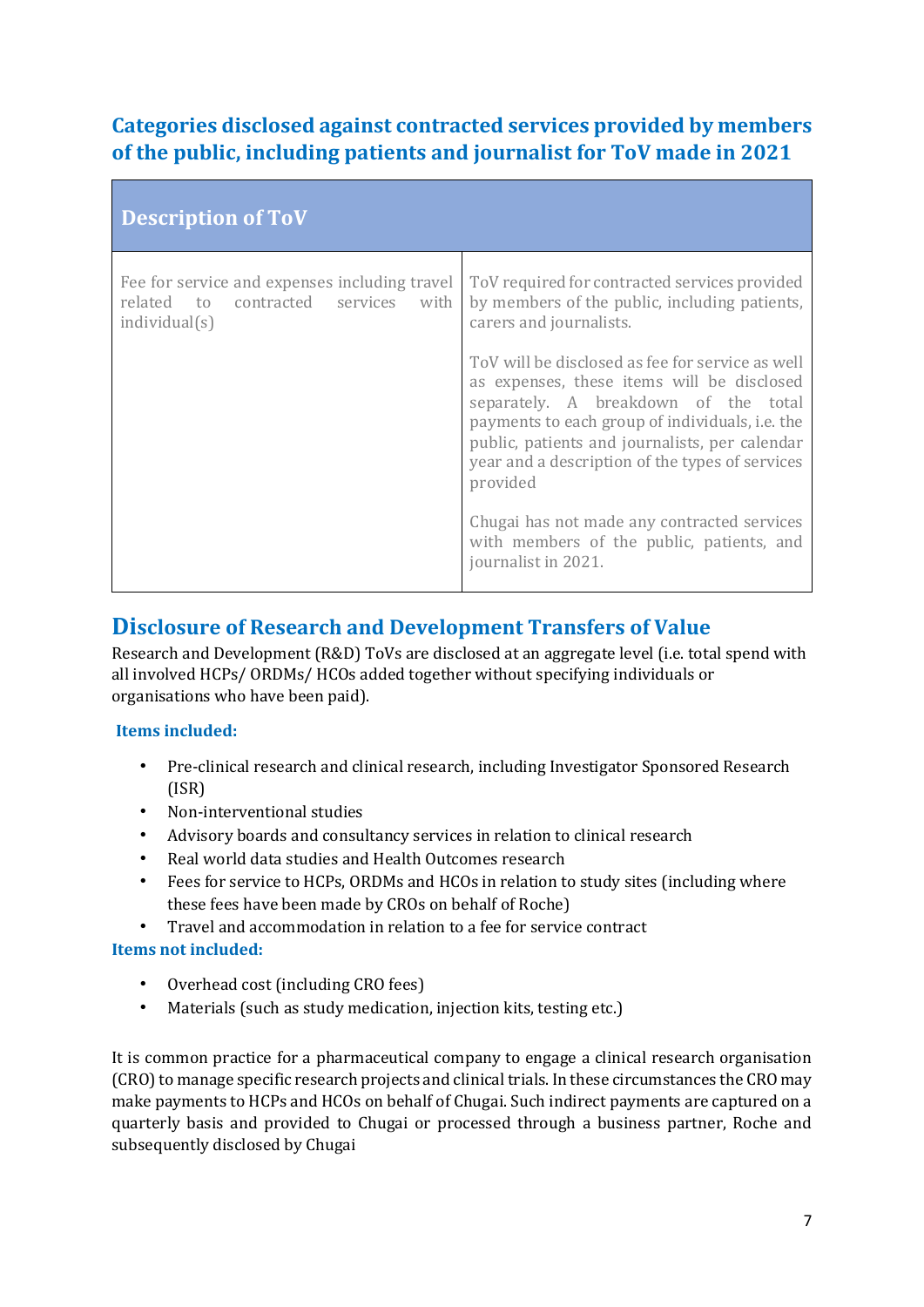## **Management of consent disclosure for HCPs/ ORDMs**

In line with the requirements of the Data Protection Act 2018 and the EU General Data Protection Regulation 2016/679 (the "Data Protection Legislation") and the rights of data subjects thereunder, Chugai will only make a disclosure of an individual HCP's or ORDM's personal data to the ABPI with the prior written consent of the HCP/ ORDM concerned.

Chugai is not required to obtain consent from UK HCOs engaged or sponsored by members of the Chugai Pharma UK Ltd to make an identifiable HCO disclosure to the ABPI as the Data Protection Act applies to the protection of personal data only.

Contracted services provided by members of the public including patients and journalists will be disclosed on an aggregate basis. Please note ToV to UK individuals representing patient organisations will be disclosed against the patient organisation and not individually.

Chugai does not allow for any partial disclosure.

#### **2019 Data Disclosed**

- 132 individuals provided consent to disclose and agreed to some transfers of value being disclosed individually.
- 78 individuals did not provide consent and were disclosed in aggregate.

#### **2020 Data Disclosed**

- 36 individuals provided consent to disclose and agreed to some transfers of value being disclosed individually.
- 39 individuals did not provide consent and were disclosed in aggregate.

#### **2021 Data Disclosed**

- 37 individuals provided consent to disclose and agreed to some transfers of value being disclosed individually.
- 32 individuals did not provide consent and were disclosed in aggregate.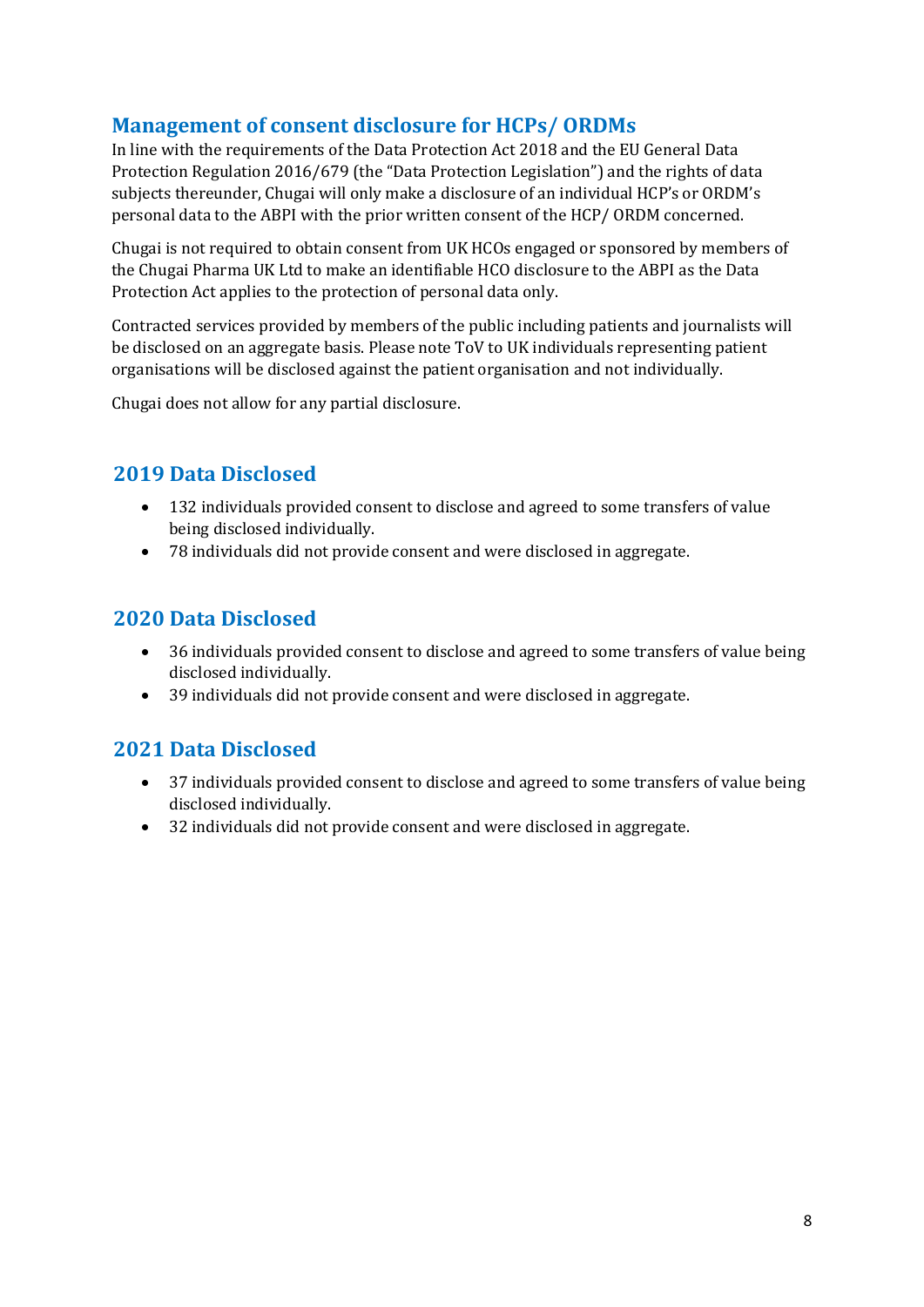## **Financial Considerations**

#### **Private companies**

Where an HCP/ ORDM runs a private company (where he/she is the only employee of the corporation), Chugai has treated this as if it were an individual HCP/ ORDM and has disclosed against the individual.

Where an organisation is principally made up of a group of HCPs, but where the ToV cannot be reasonably ascribed to an individual HCP within the organisation, this organisation has been designated an HCO and the ToV disclosed accordingly.

#### **In lieu payments to charity**

On occasion, a UK HCP/ ORDM who has provided a service to Chugai may ask for their fee to be paid to a charity. Chugai's policy does not allow this, and Chugai insists that all payments are made directly to the UK HCP/ ORDM concerned and hence classed as a ToV to the individual UK HCP/ ORDM concerned.

#### **Cross Border Payments**

Chugai discloses ToV based on the HCP's country of practice. If the HCP practices in more than one country, Chugai will select one to be the primary country and disclose all ToV to him/her in that country. Chugai's intention is to always disclose on a named individual basis once the HCP has provided written consent. Where this has not been granted then the payment is disclosed in an aggregated form.

#### **Co-Marketing projects**

Where Chugai jointly markets a product with another pharmaceutical company, Chugai will only declare those ToVs made directly by Chugai. ToVs made by any co-marketing partner (including Roche) will be disclosed separately by that organisation.

#### **Tax and VAT considerations**

It is the responsibility of the receiving HCP to settle local tax requirements. The contract for each engagement should be agreed and signed by both parties prior to any work being undertaken and there is a clear statement regarding tax payment responsibilities. Where a payment has been made to a HCO or third party vendor then where VAT has been included this has been settled by Chugai and where this has occurred this has been highlighted in the disclosure per line. There are occasions where VAT is added as part of an invoice but was not stated in the fully executed Agreement. Chugai may need to settle VAT as a separate and subsequent payment. The amount disclosed against HCOs is not inclusive of VAT.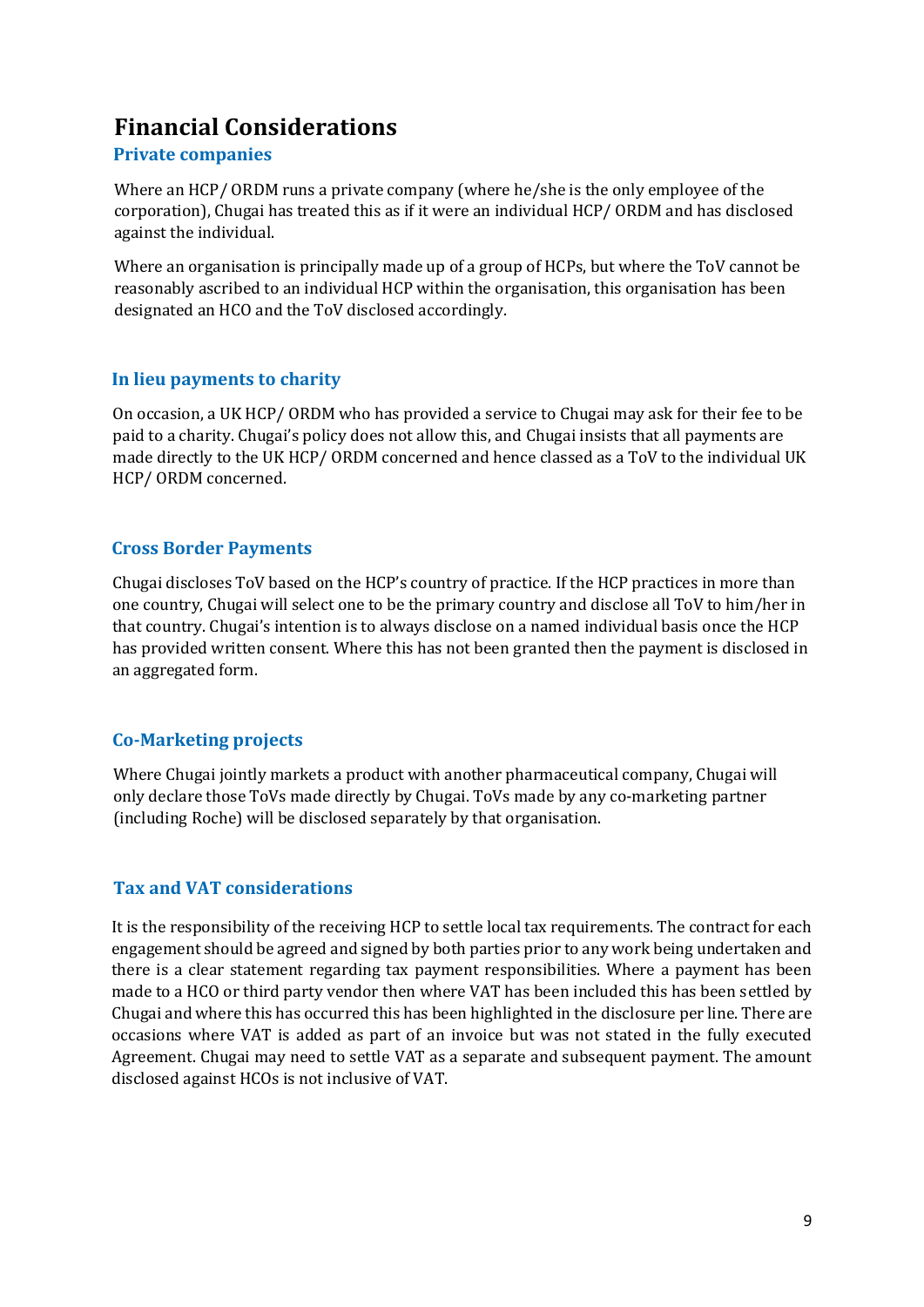#### **Transactions and currency conversions**

Chugai uses a finance system that gives an automated currency conversion based on the date of payment. This process is used for all TOV. For payments made before 2017 Chugai calculated currency conversion based on an average rate over the year.

#### **Timing**

Chugai discloses to the ABPI all ToV it, and its affiliates, made between 1 January and 31 December of one year by 31 March the following year (for publication by the ABPI by end of June of the same year).

A ToV is considered to be made when the transfer is complete (e.g. when an amount is paid or a benefit received). For example:

- If a contract is signed on 1 October 2018 but the payment is made on 15 January 2019, the disclosure will be treated as a 2019 ToV and disclosed to the ABPI by 31st March 2020 for publication by end of June 2020.
- In the case of a ToV captured in iHCP the attendance/ activity date will be classed as the date of the transfer of value.

For any multi-year contracts, the ToV is disclosed by reference to the year the payment or benefit was provided to the HCP/ ORDM/ HCO/Members of the Public, Patients and Journalist.